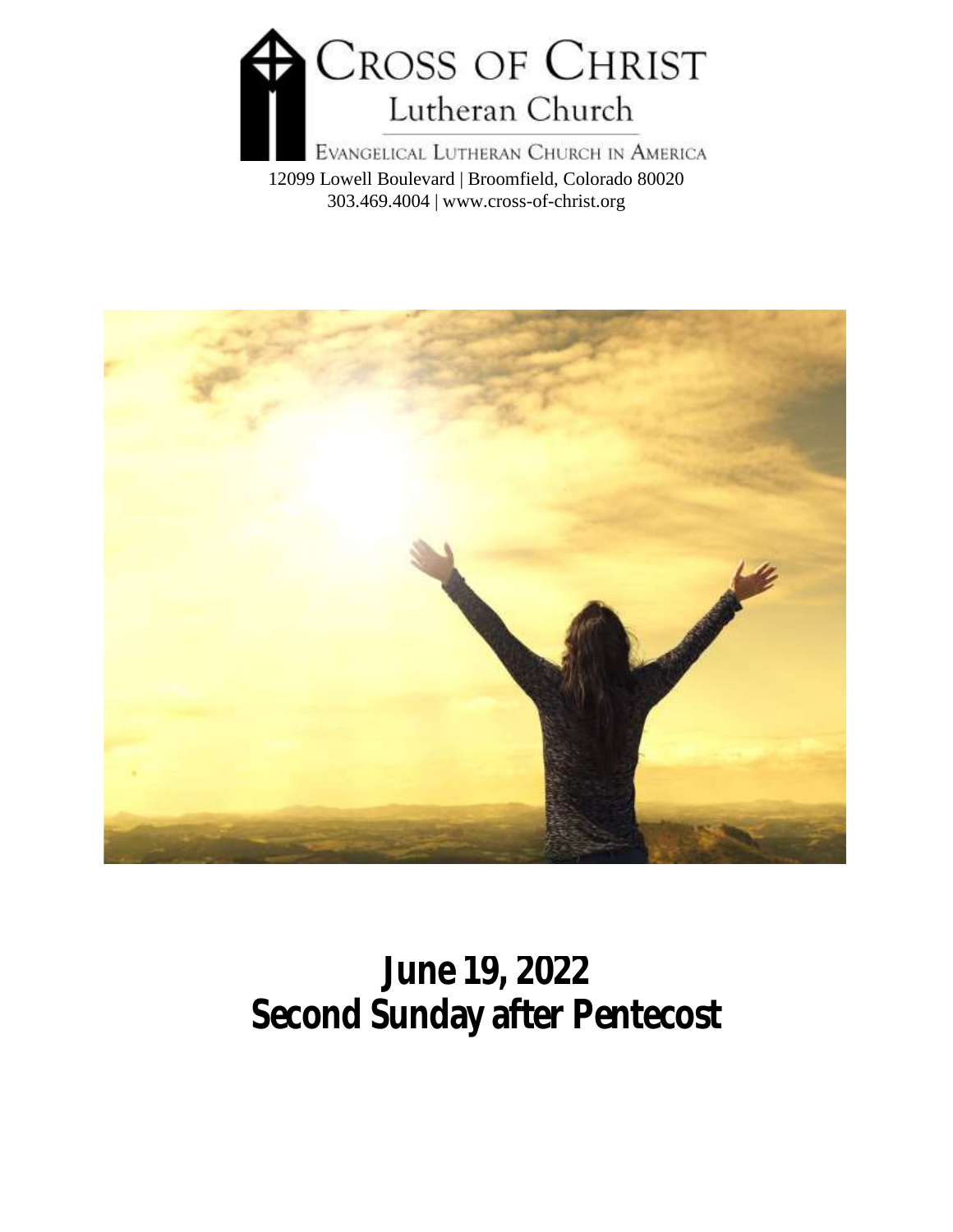#### **Welcome to Cross of Christ Lutheran Church**

We are a congregation of the Evangelical Lutheran Church in America (ELCA), a part of the worldwide Lutheran Church body. We invite you to join us for worship, and for a variety of opportunities for growth and service. If you are new here, welcome! If you are newly returned to church, we rejoice with you! If you are a member, we celebrate your involvement in this faith community! You do not need to be a member to participate in our ministry and mission.

#### **Mission Statement**

*Cross of Christ Lutheran Church invites all to join in celebrating Christ's love as we worship, learn, and serve.*

As Lutheran Christians, we are committed to the gift of grace that God brings to the world through Jesus Christ. On the cross, Jesus bridges the divide that we place between ourselves and God. In Jesus' life, death and resurrection we are given forgiveness and hope for today and for eternity. As a congregation, we experience the love of Jesus in scripture, in the sacraments of Holy Communion and Baptism, and in giving of ourselves in our community and in our world.

Our congregation's mission and vision are centered on worship, learning and service:

**Worship:** We offer a place to gather in Word and Sacrament, inspiring all to walk as children of God.

**Learning:** We invite and engage all to strengthen their faith, deepen their relationship with God, and empower them to share their faith with others.

Service: We inspire all to share their God-given gifts in service to the church, the community, and the world.

#### **Our Core Values**

Cross of Christ Lutheran Church boldly meets the future in our ever-changing world. We welcome individuals and families of all types to share in the grace and acceptance found in our community. Together we worship and learn, as we study and strive to live the Word of God in our everyday vocations. In our neighborhoods and in our world, we extend helping hands, offering ourselves in service to others and sharing our resources with those in need.

An Automated External Defibrillator (AED) is mounted on the right (north) side of the main hallway, just before the restrooms.

**Prayer Requests** may be phoned to the church office (303-469- 4004), emailed t[o churchoffice@cross-of-christ.org,](mailto:churchoffice@cross-of-christ.org) or put in the prayer box located in the Narthex. Our Prayer Team is made up of people who are dedicated to pray for others

**Mobile Giving** is available via the Vanco app on your iPhone or Android device. Giving by text is also available. Please text your dollar amount to 1-866-601-2815 and include a dollar sign before the amount (ex. \$50) **Online Giving** is available [www.cross-of-christ.org/give](http://www.cross-of-christ.org/give)

Children's Worship Space: We know that children are active! So we invite you and your children to use:

**Carpeted area**: Worship through movement. Feel free to use items in this space or take them to a "pew seat."

**Booster cushions**: Need a better view? Please take a booster cushion to your seat and return it to the hooks in the narthex after worship.

**Reusable Worship Bags**: Pick yours up from the church office.

**Take & Keep Worship Bags:** Activity bags are available in the narthex for visitors and those inevitable times when we forget our reusable bags.

**Church Office Hours**: Monday-Thursday 9:30 am to 4:30 pm. Closed Fridays.

**Summer Worship Schedule**

9:00 a.m. Worship Service with Holy Communion

**Altar Flowers given this week by:**

Chris Isaacson, in memory of Ken Miller and Ted Isaacson.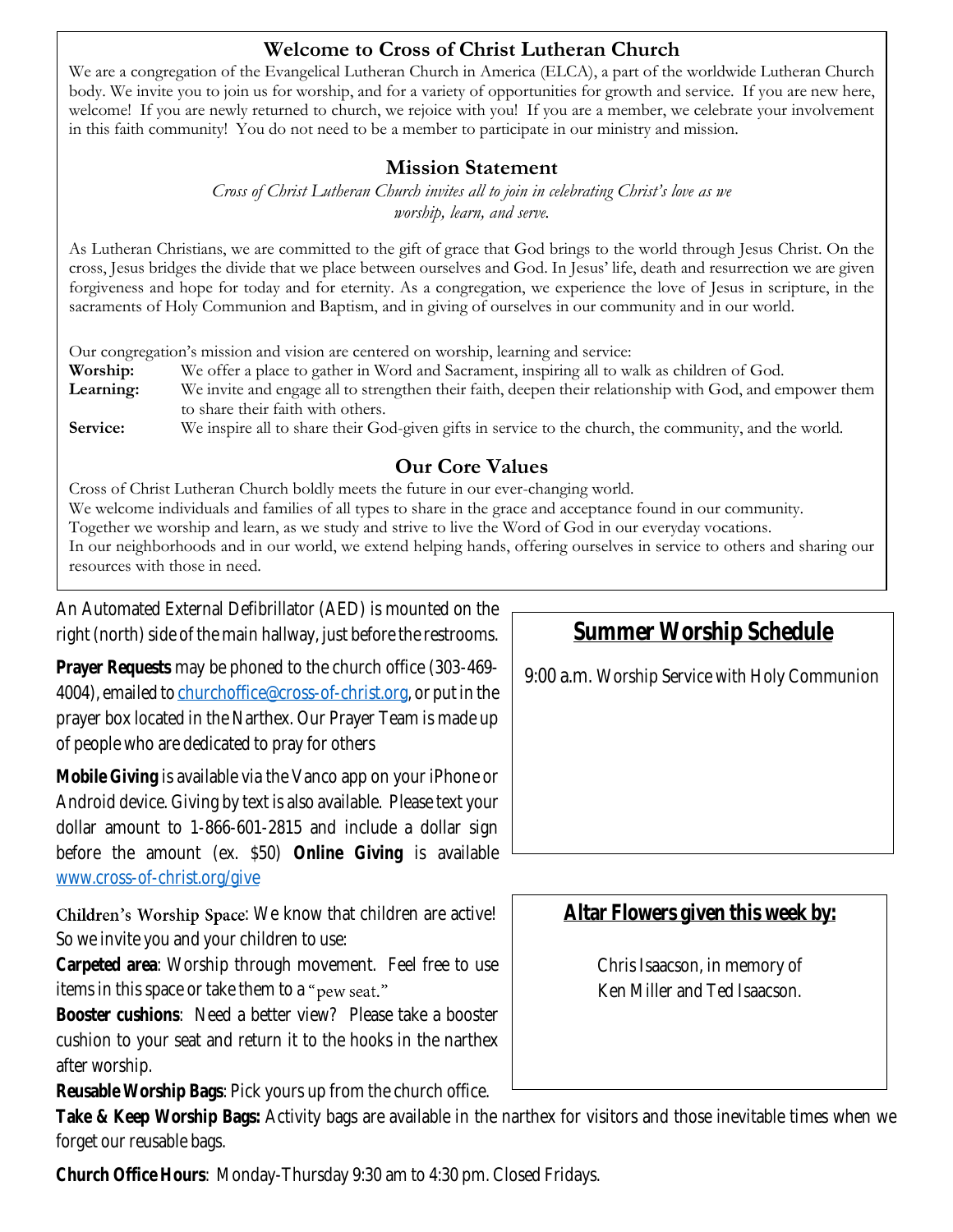#### **GATHERING**

 *The pastors and assisting minister will read the normal print. Congregation responds with bold print.*

**PRELUDE** Margaret Hinchliffe Prelude BWV 854 J.S. Bach

## **WELCOME**

#### **CONFESSION AND FORGIVENESS**

We enter into this time of worship laying down our burdens, quilt, and sin so that we may be free to worship in wholeness and love.

To you, O God,

**all hearts are open, to you all desires known. We come to you, confessing our sins. Forgive us in your mercy, and remember us in your love. Show us your ways; teach us your paths; and lead us in justice and truth, for the sake of your goodness in Jesus Christ our Savior. Amen.**

By water and the Holy Spirit, God gives you a new birth, and through the death and resurrection of ☩ Jesus Christ, God forgives you all your sins. The God of mercy and might strengthen you in all goodness and keep you in eternal life. **Amen.**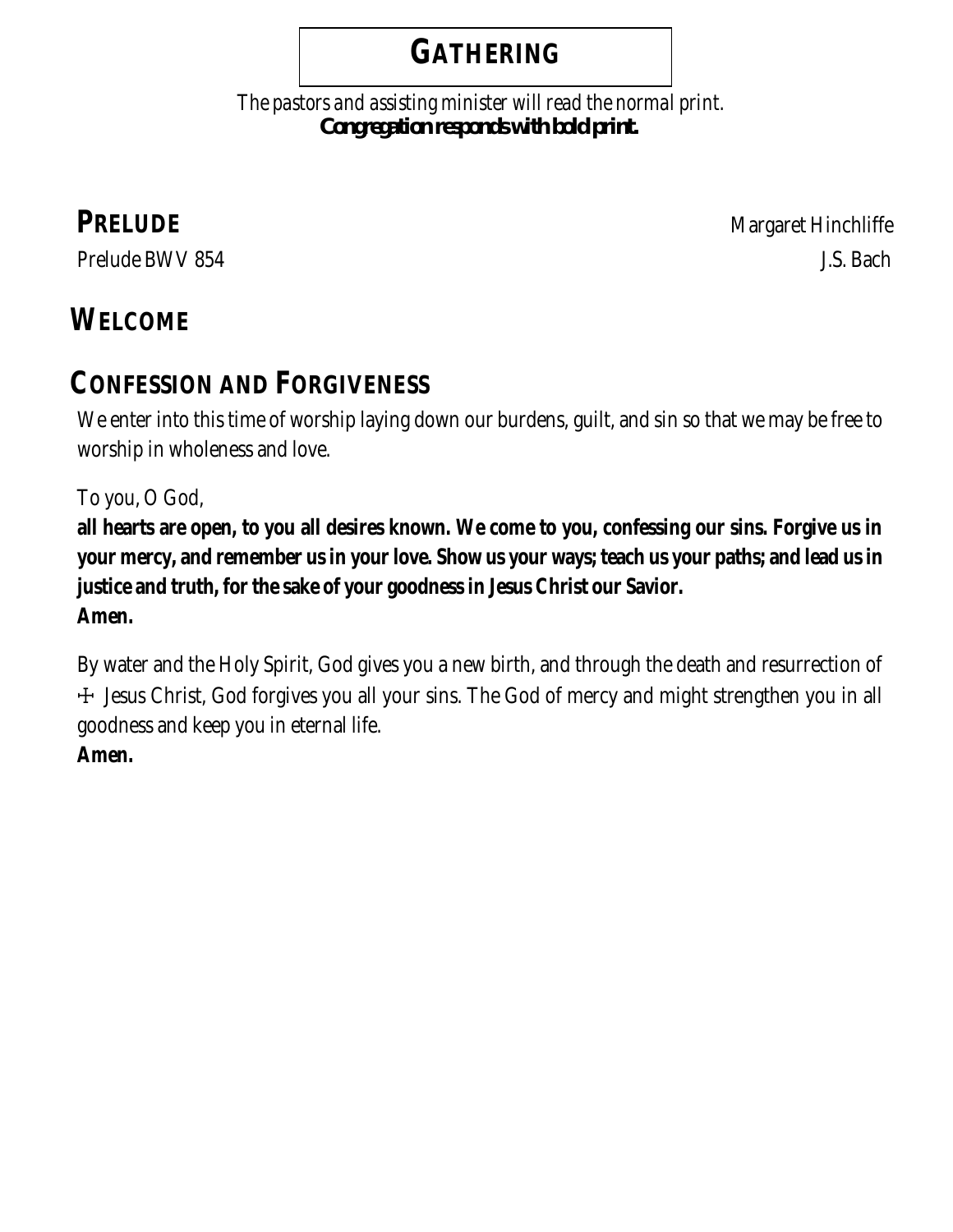**OPENING HYMN**

Rise, Shine, You People



Text: Ronald A. Klug, b. 1939, alt.<br>Music: WOJTKIEWIECZ, Dale Wood, 1934–2003<br>Text and music © 1974 Augsburg Publishing House, admin. Augsburg Fortress.

Duplication in any form prohibited without permission or valid license from copyright administrator.

#### **GREETING**

May the grace, mercy, and peace of God, Father, Son and Holy Spirit be with you all. **And also with you.**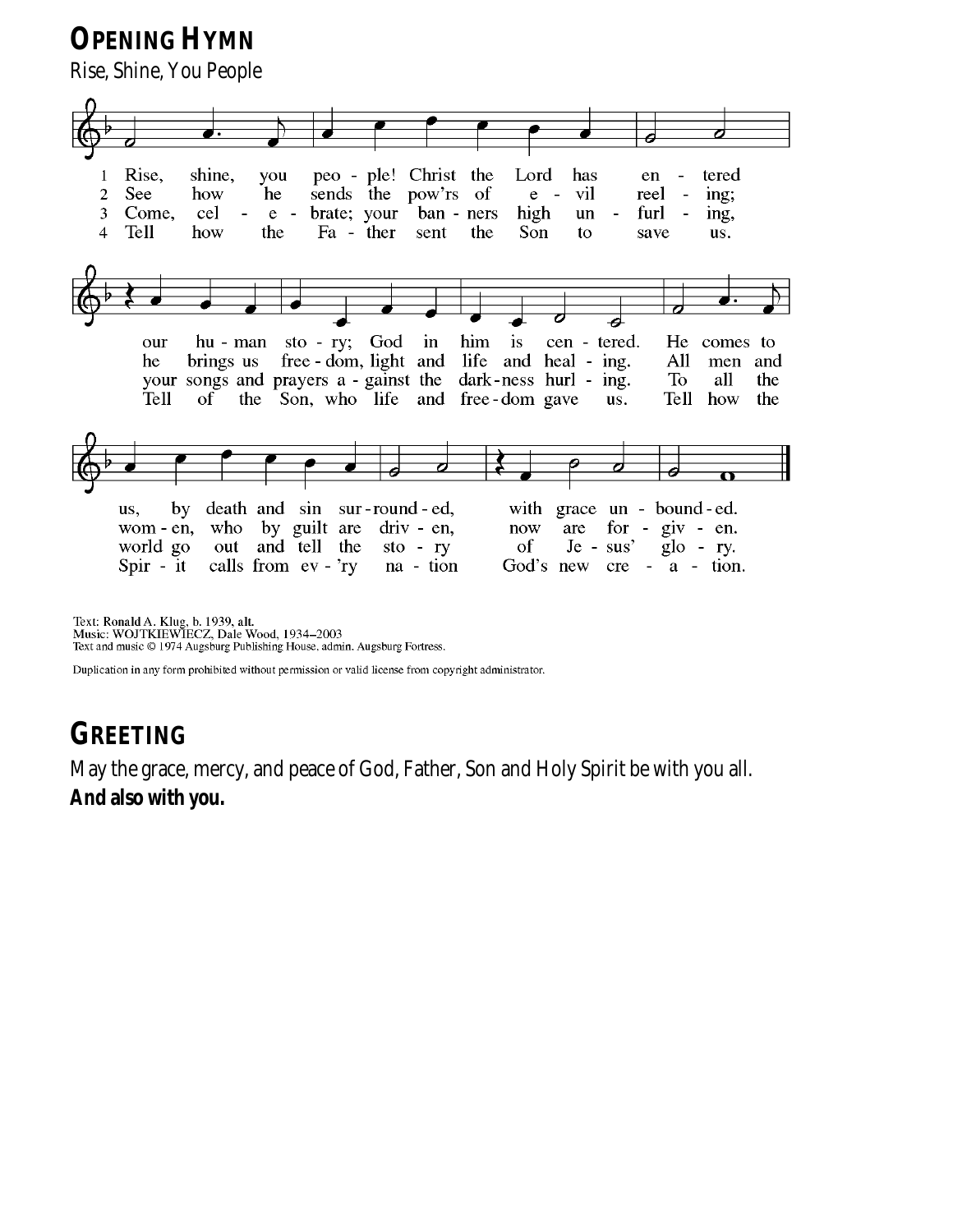#### **KYRIE**

Assistant: In peace, in peace,

**Refrain**



#### **Verses**

Cantor: For the reign of God, and for peace throughout the world, for the unity of all... (to refrain)

Cantor: For your people here, who have come to give you praise, for the strength to live your word... (to refrain)

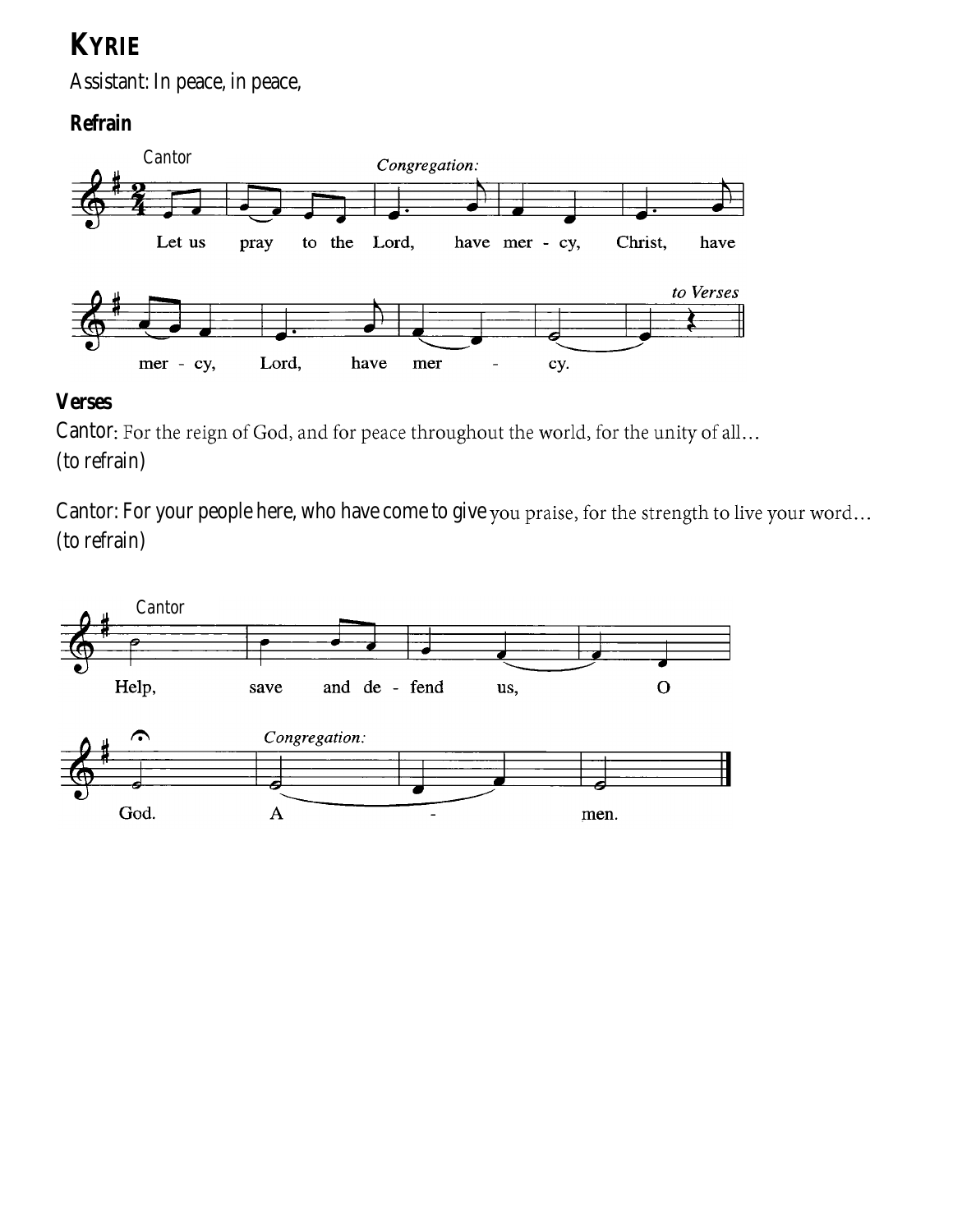#### **HYMN OF PRAISE**

Now the Feast

Refrain



Continued on next page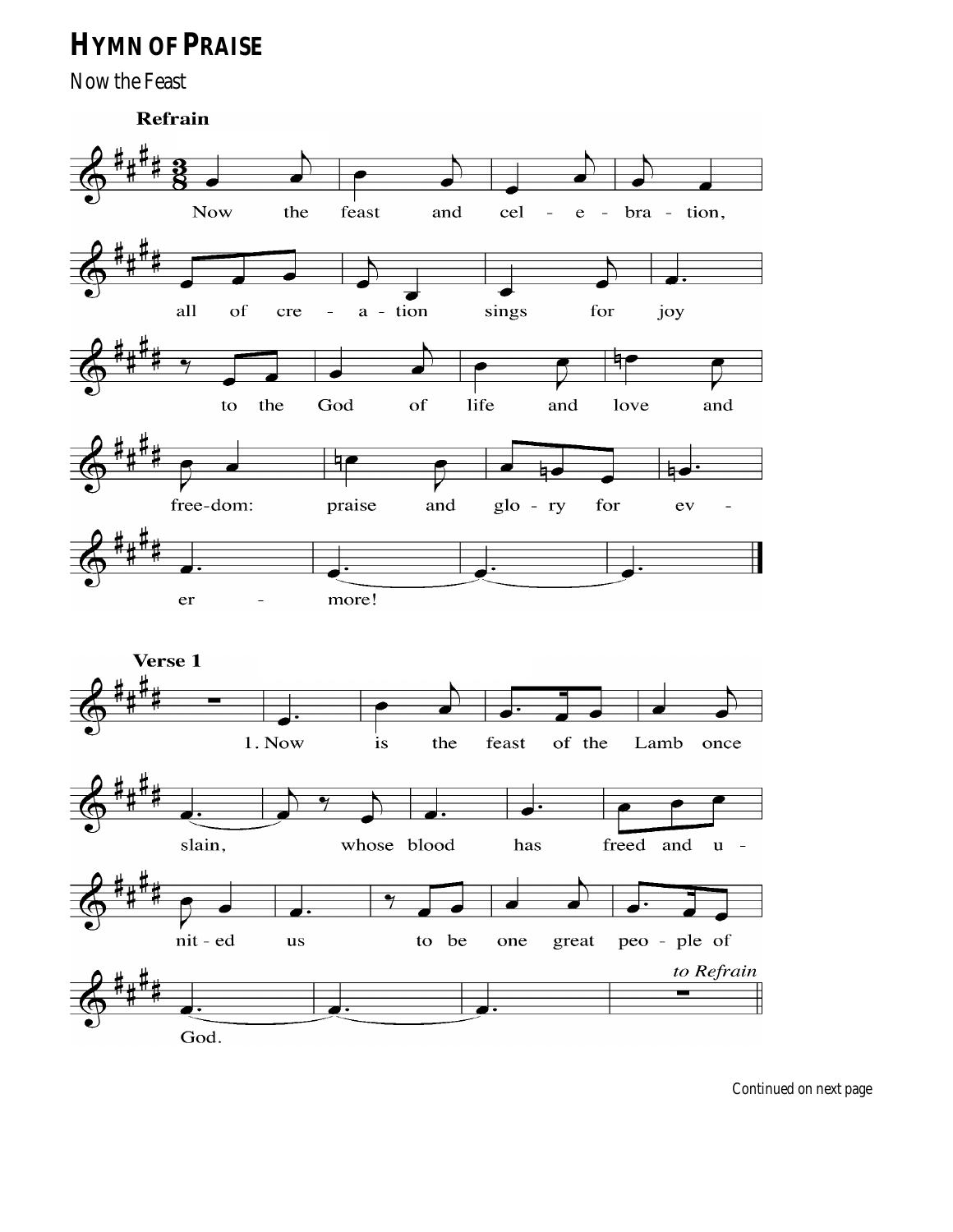

#### **PRAYER OF THE DAY**

O Lord God, we bring before you the cries of a sorrowing world. In your mercy, set us free from the chains that bind us, and defend us from everything that is evil, through Jesus Christ, our Savior and Lord.

**Amen.**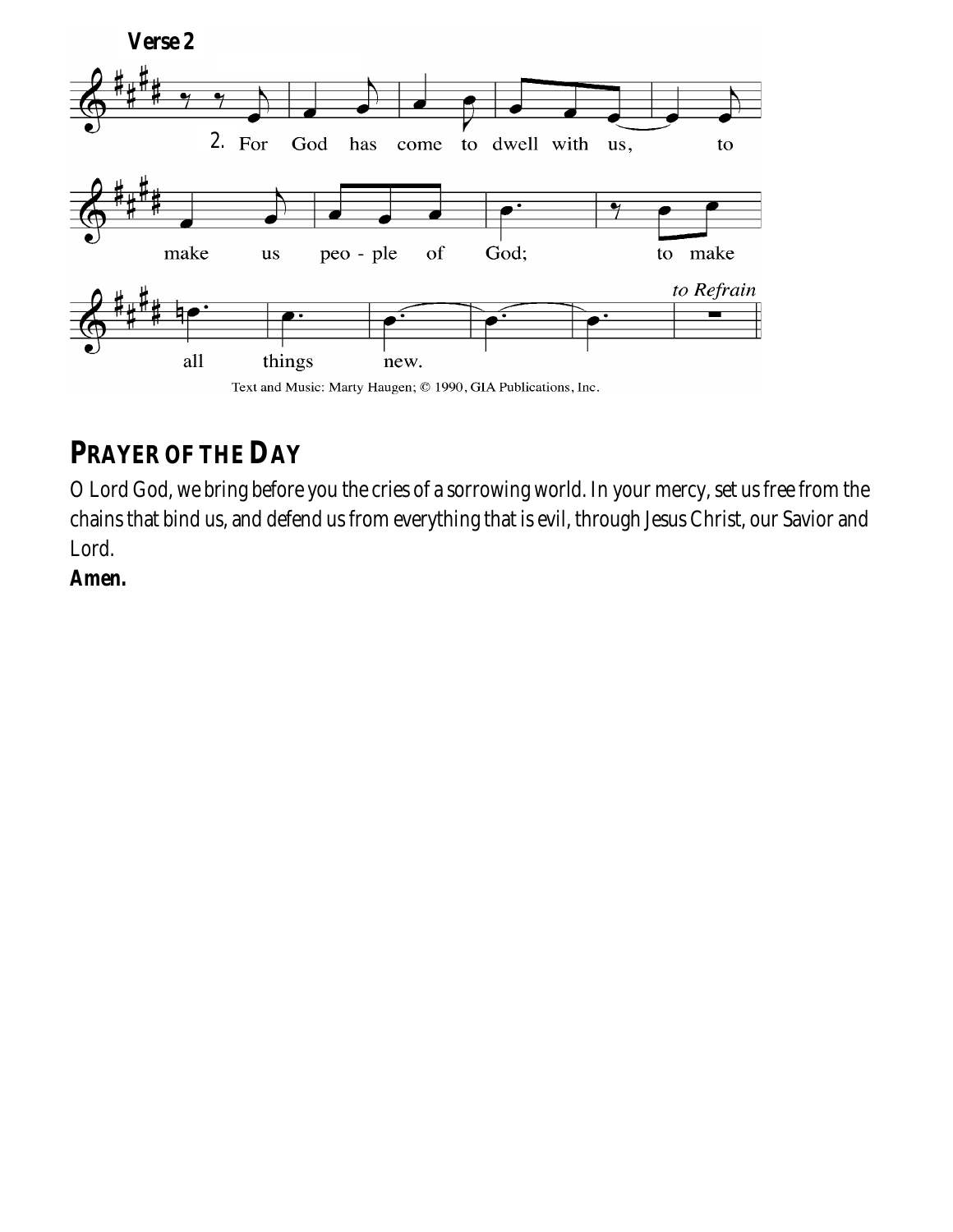# **WORD**

# FIRST READING **CONSERVERS** Isaiah 65:1-9

A reading from the book of Isaiah.

| I was ready to be sought out by those who did not ask,                                                                                      |  |
|---------------------------------------------------------------------------------------------------------------------------------------------|--|
| to be found by those who did not seek me.<br>I said, 'Here I am, here I am',                                                                |  |
| to a nation that did not call on my name.                                                                                                   |  |
| I held out my hands all day long                                                                                                            |  |
| to a rebellious people,                                                                                                                     |  |
| who walk in a way that is not good,                                                                                                         |  |
| following their own devices; a people who provoke me                                                                                        |  |
| to my face continually,                                                                                                                     |  |
| sacrificing in gardens                                                                                                                      |  |
| and offering incense on bricks; who sit inside tombs,                                                                                       |  |
| and spend the night in secret places;                                                                                                       |  |
| who eat swine's flesh,                                                                                                                      |  |
| with broth of abominable things in their vessels;                                                                                           |  |
| who say, 'Keep to yourself,                                                                                                                 |  |
| do not come near me, for I am too holy for you.'                                                                                            |  |
| These are a smoke in my nostrils,                                                                                                           |  |
| a fire that burns all day long.                                                                                                             |  |
| See, it is written before me:                                                                                                               |  |
| I will not keep silent, but I will repay; I will indeed repay into their laps<br>their iniquities and their ancestors' iniquities together, |  |
|                                                                                                                                             |  |
| says the Lord; because they offered incense on the mountains                                                                                |  |
| and reviled me on the hills,                                                                                                                |  |
| I will measure into their laps                                                                                                              |  |
| full payment for their actions.                                                                                                             |  |
| Thus says the Lord:                                                                                                                         |  |
| As the wine is found in the cluster,                                                                                                        |  |
| and they say, 'Do not destroy it,                                                                                                           |  |
| for there is a blessing in it',<br>so I will do for my servants' sake,                                                                      |  |
| and not destroy them all.                                                                                                                   |  |
| I will bring forth descendants from Jacob,                                                                                                  |  |
| and from Judah inheritors of my mountains;                                                                                                  |  |
| my chosen shall inherit it,                                                                                                                 |  |
| and my servants shall settle there.                                                                                                         |  |
|                                                                                                                                             |  |

God speaks to us in many ways. **You reach out to us in your spoken word.**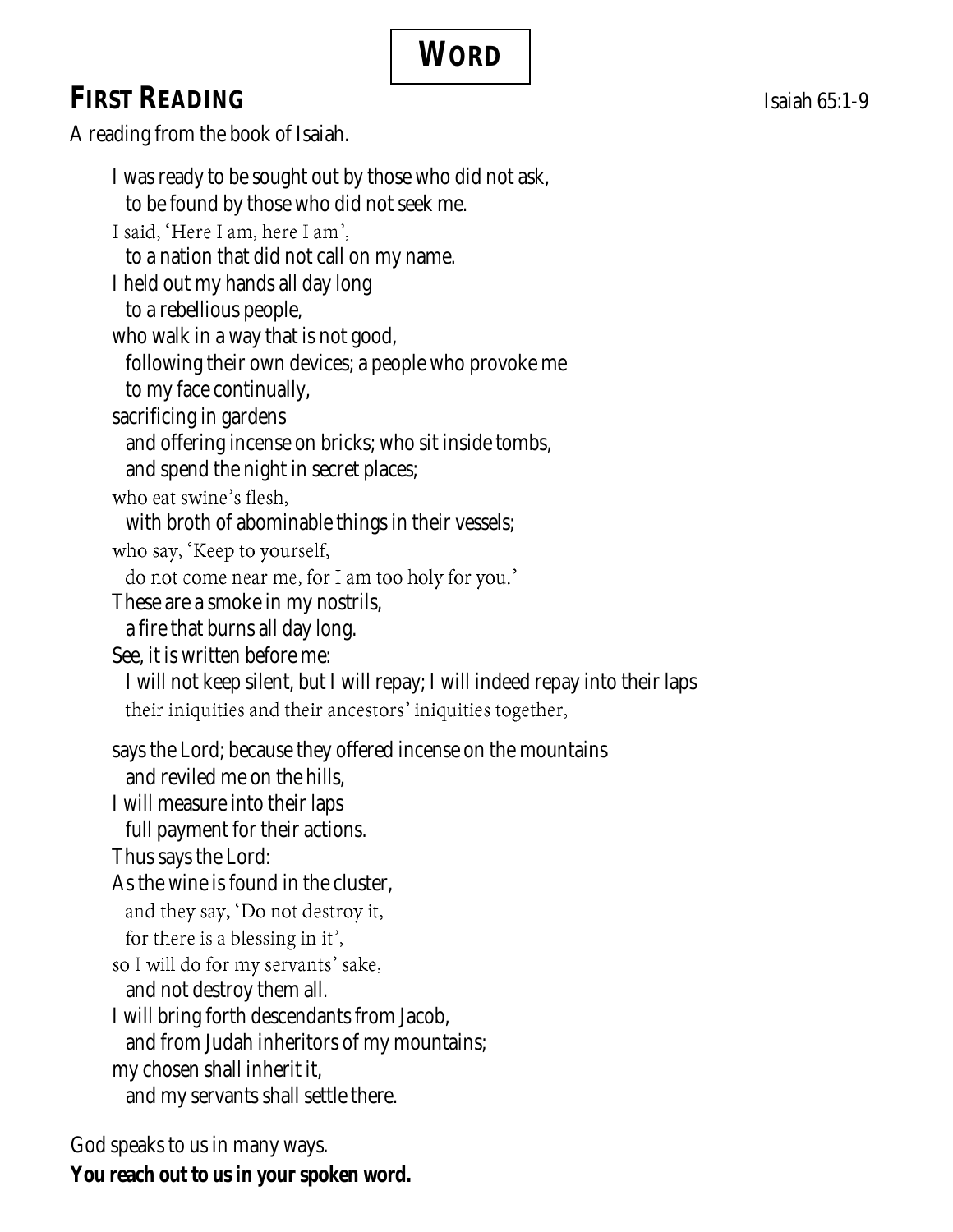#### **SECOND READING** Galatians 3:23-29

A Reading from the book of Galatians.

Now before faith came, we were imprisoned and guarded under the law until faith would be revealed. Therefore the law was our disciplinarian until Christ came, so that we might be justified by faith. But now that faith has come, we are no longer subject to a disciplinarian, for in Christ Jesus you are all children of God through faith. As many of you as were baptized into Christ have clothed yourselves with Christ. There is no longer Jew or Greek, there is no longer slave or free, there is no longer male and female; for all of you are one in Christ Jesus. And if you belong to Christ, then you are Abraham's offspring, heirs according to the promise.

God speaks to us in many ways. **You reach out to us in your spoken word.**

#### **CHILDREN S TIME**

#### **Children's Gathering Song**

**Down in My Heart**  George W. Cooke

I've got the joy, joy, joy, joy, **Down in my heart, (where?) Down in my heart, (where?) Down in my heart.** I've got the joy, joy, joy, joy,

**Down in my heart, (where?) Down in my heart to stay.**

#### Children's Message

#### Children's Church

Children may follow the children's church leader to the Fellowship Hall. They will return during the *Hymn of the Day*.

Pastor Kathleen Armstrong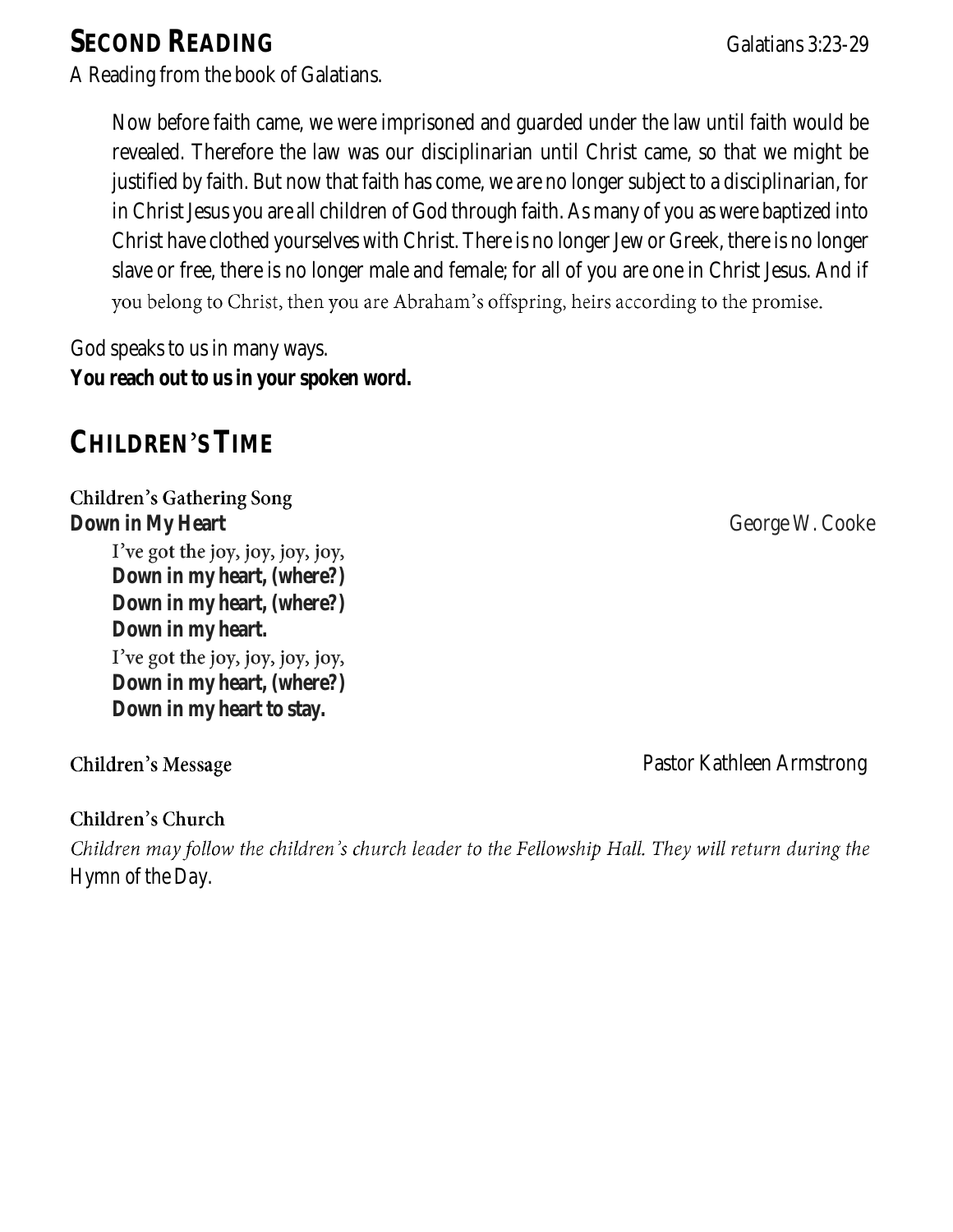

Text and Music: Marty Haugen; © 1990, GIA Publications, Inc.

#### **GOSPEL LESSON** Luke 8:26-39

The Gospel according to St. Luke, the 8<sup>th</sup> chapter. **Glory to you, O Lord.**

> Then they arrived at the country of the Gerasenes, which is opposite Galilee. As he stepped out on land, a man of the city who had demons met him. For a long time he had worn no clothes, and he did not live in a house but in the tombs. When he saw Jesus, he fell down before him and shouted at the top of his voice, 'What have you to do with me, Jesus, Son of the Most High God? I beg you, do not torment me'— for Jesus had commanded the unclean spirit to come out of the man. (For many times it had seized him; he was kept under guard and bound with chains and shackles, but he would break the bonds and be driven by the demon into the wilds.) Jesus then asked him, 'What is your name?' He said, 'Legion'; for many demons had entered him. They begged him not to order them to go back into the abyss.

> Now there on the hillside a large herd of swine was feeding; and the demons begged Jesus to let them enter these. So he gave them permission. Then the demons came out of the man and entered the swine, and the herd rushed down the steep bank into the lake and was drowned.

> When the swineherds saw what had happened, they ran off and told it in the city and in the country. Then people came out to see what had happened, and when they came to Jesus, they found the man from whom the demons had gone sitting at the feet of Jesus, clothed and in his right mind. And they were afraid. Those who had seen it told them how the one who had been possessed by demons had been healed. Then all the people of the surrounding country of the Gerasenes asked Jesus to leave them; for they were seized with great fear. So he got into the boat and returned. The man from whom the demons had gone begged that he might be with him; but Jesus sent him away, saying, 'Return to your home, and declare how much God has done for you.' So he went away, proclaiming throughout the city how much Jesus had done for him.

The Gospel of the Lord. **Praise to you, O Christ.**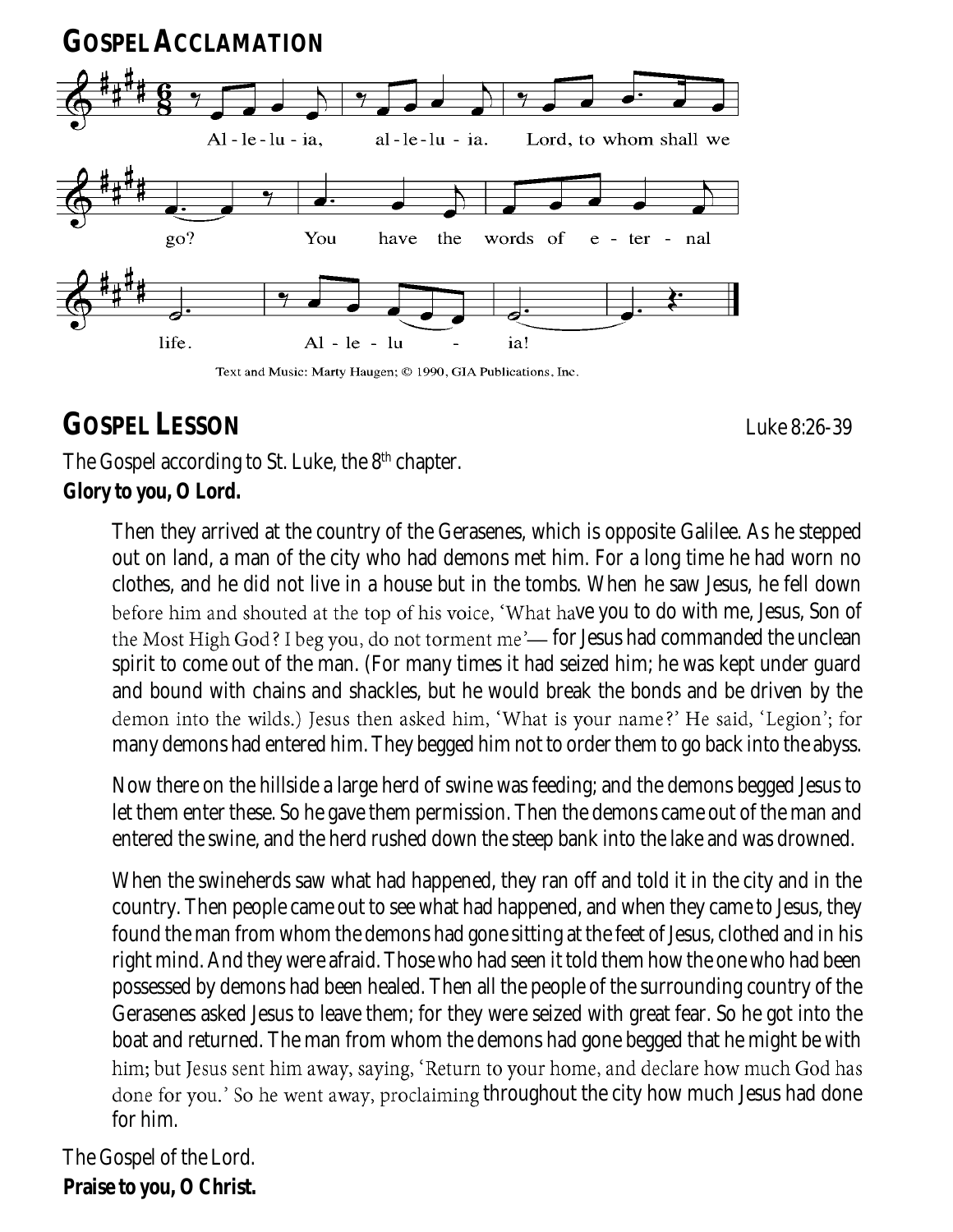#### **HYMN OF THE DAY**

Praise the One Who Breaks the Darkness



Text: Rusty Edwards, b. 1955<br>Music: NETTLETON, J. Wyeth, *Repository of Sacred Music*, Part II, 1813<br>Text © 1987 Hope Publishing Company, Carol Stream, IL 60188. All rights reserved. Used by permission.

Duplication in any form prohibited without permission or valid license from copyright administrator.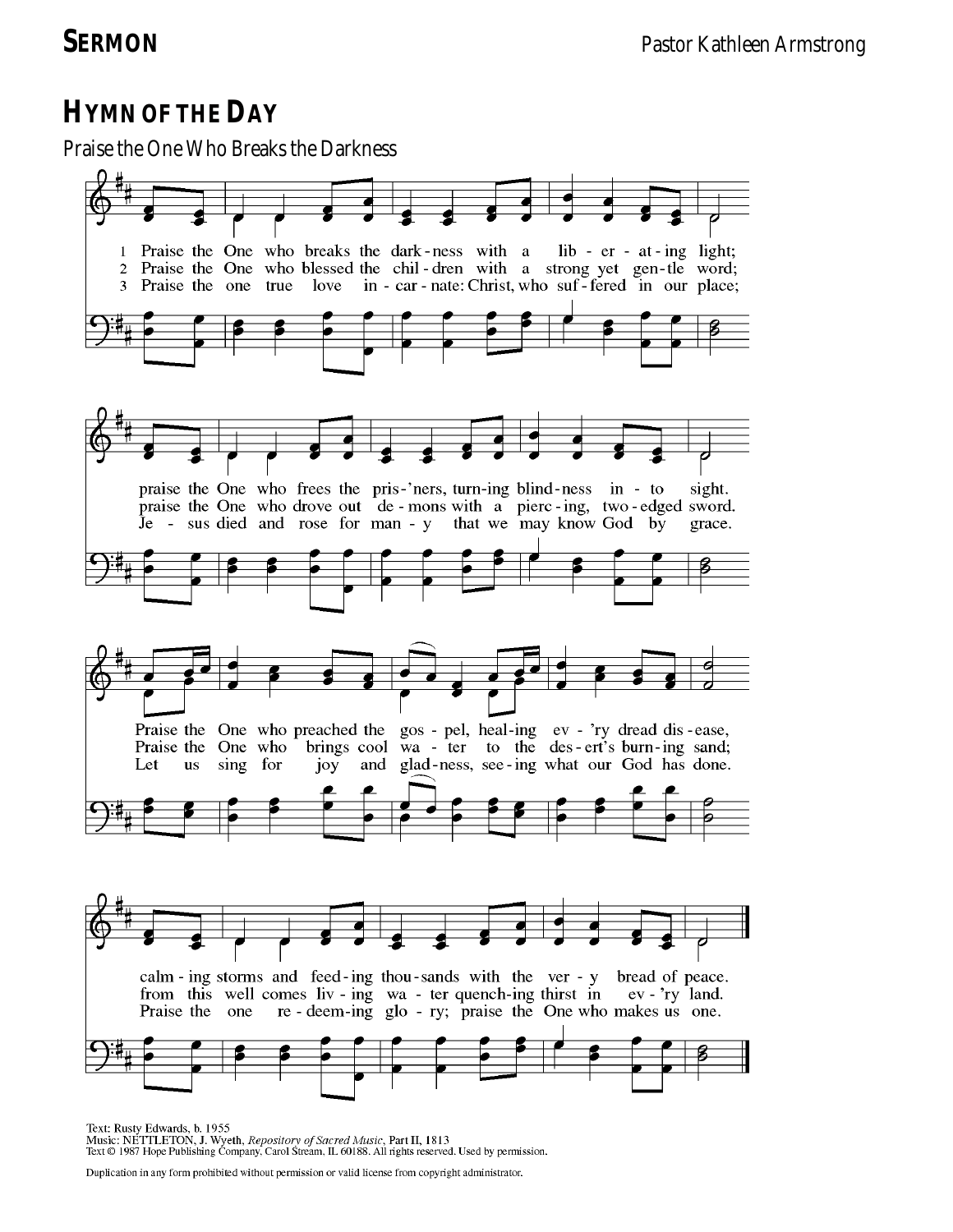#### **BLESSING OF YOUTH SERVICE TRIP**

*Our youth will be traveling to Bell County, Kentucky with Rainbow Trail Bridging Borders ministry to partner with the Appalachia Service Project. We will be working on providing warmer, safer, and dryer homes to those in need. Thank you to the congregation for their wonderful prayers and support so we may go out into the world to serve God*.

|                           | <b>Youth Service Trip Members:</b>          |                       |
|---------------------------|---------------------------------------------|-----------------------|
| Kaden Armstrong           | Lauren Elvington                            | Abraham Paddock       |
| Alexander Brown           | Samson Gryboski                             | Nelson Pitz           |
| Caroline Crowley          | Kaylee Hoskins                              | Nora Roth             |
| Ian Elvington             | Sarah Hoskins                               | Carter Sevier         |
|                           |                                             | <b>Griffin Sevier</b> |
| Pastor Kathleen Armstrong | <b>Adult Chaperones:</b><br>Sandy Elvington | Scott Elvington       |
|                           |                                             |                       |

#### **PRAYERS OF THE PEOPLE**

**PRAYER REFRAIN** Lord, Listen to Your Children

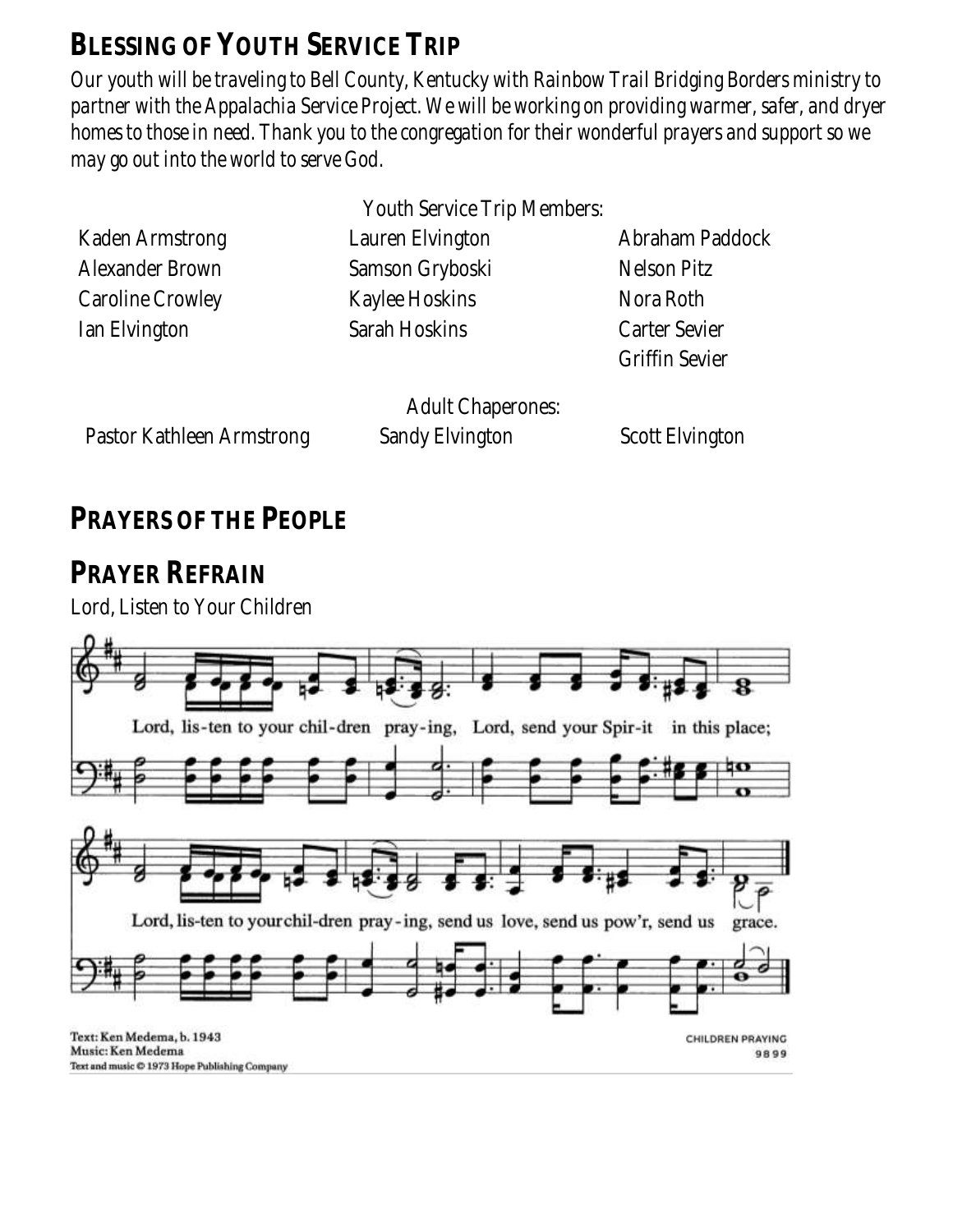#### **SHARING OF THE PEACE**

*The sign of Peace is not the same as sign of forgiveness and love we receive in Holy Communion and our hope to be able to share that with each other in this community.*

The peace of the Lord be with you always, **And also with you.**

## **OFFERING OF GIFTS AND MUSIC**

*Children are invited to come forward with their offering and place it in the basket in front of the altar while the offering plates are being passed.*

 **MEAL**

#### **OFFERING MUSIC** Proclaim

Good, Good Father Chris Tomlin

#### **OFFERTORY PRAYER**

God of abundance: you have set before us a plentiful harvest. As we feast on your goodness, strengthen us to labor in your field, and equip us to bear fruit for the good of all, in the name of Jesus.

**Amen.**

#### **THE GREAT THANKSGIVING**

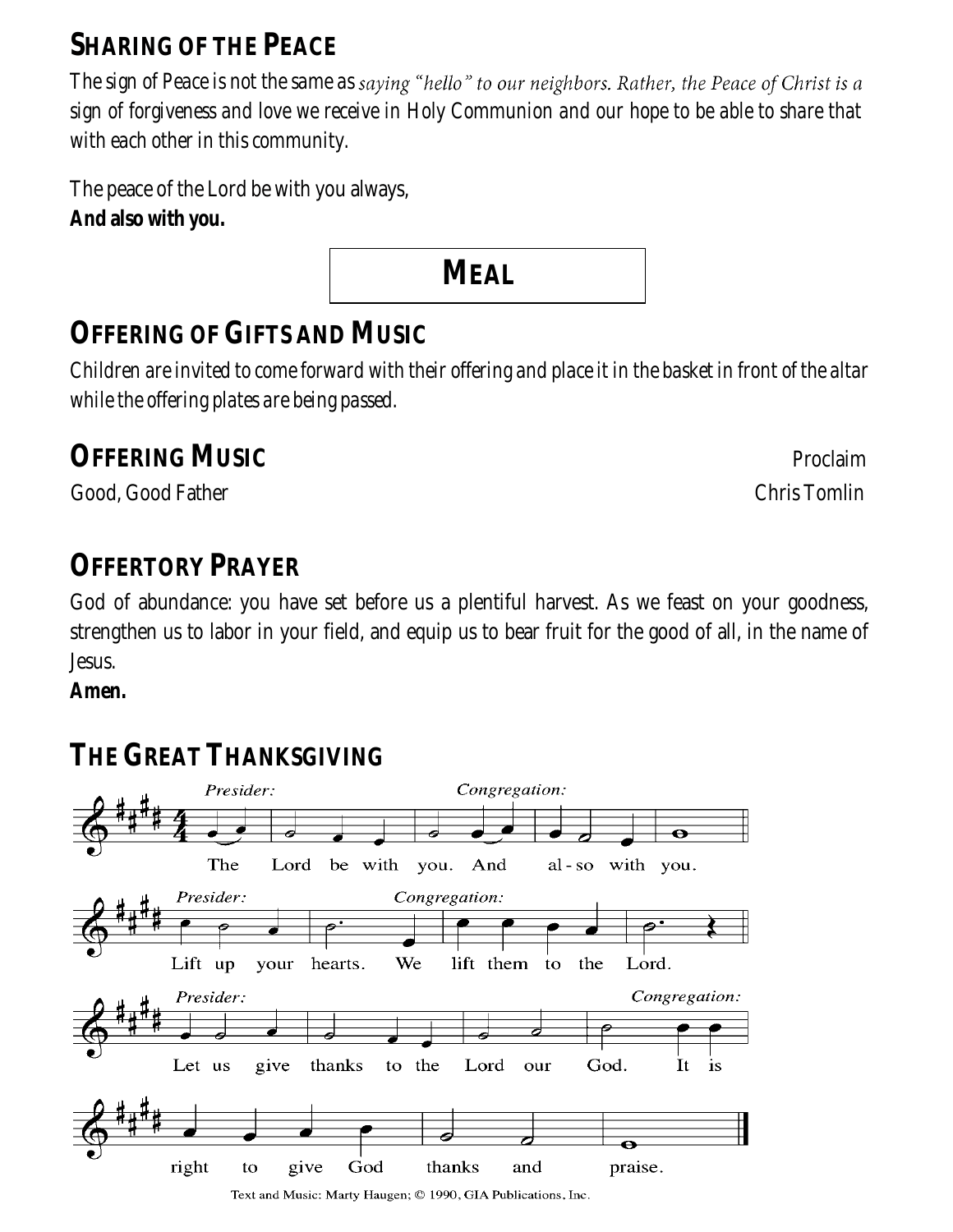#### **PREFACE**

It is our duty and delight...we praise your name and join their unending hymn:



#### **WORDS OF INSTITUTION**

In the night in which he was betrayed, our Lord Jesus took bread, and gave thanks; broke it, and gave it to his disciples saying, "Take and eat; this is my body, given for you. Do this for the remembrance of me."

Again, after supper, he took the cup, gave thanks, and gave it to all to drink, saying "This cup is the new covenant in my blood, shed for you and for all people for the forgiveness of sin. Do this in remembrance of me."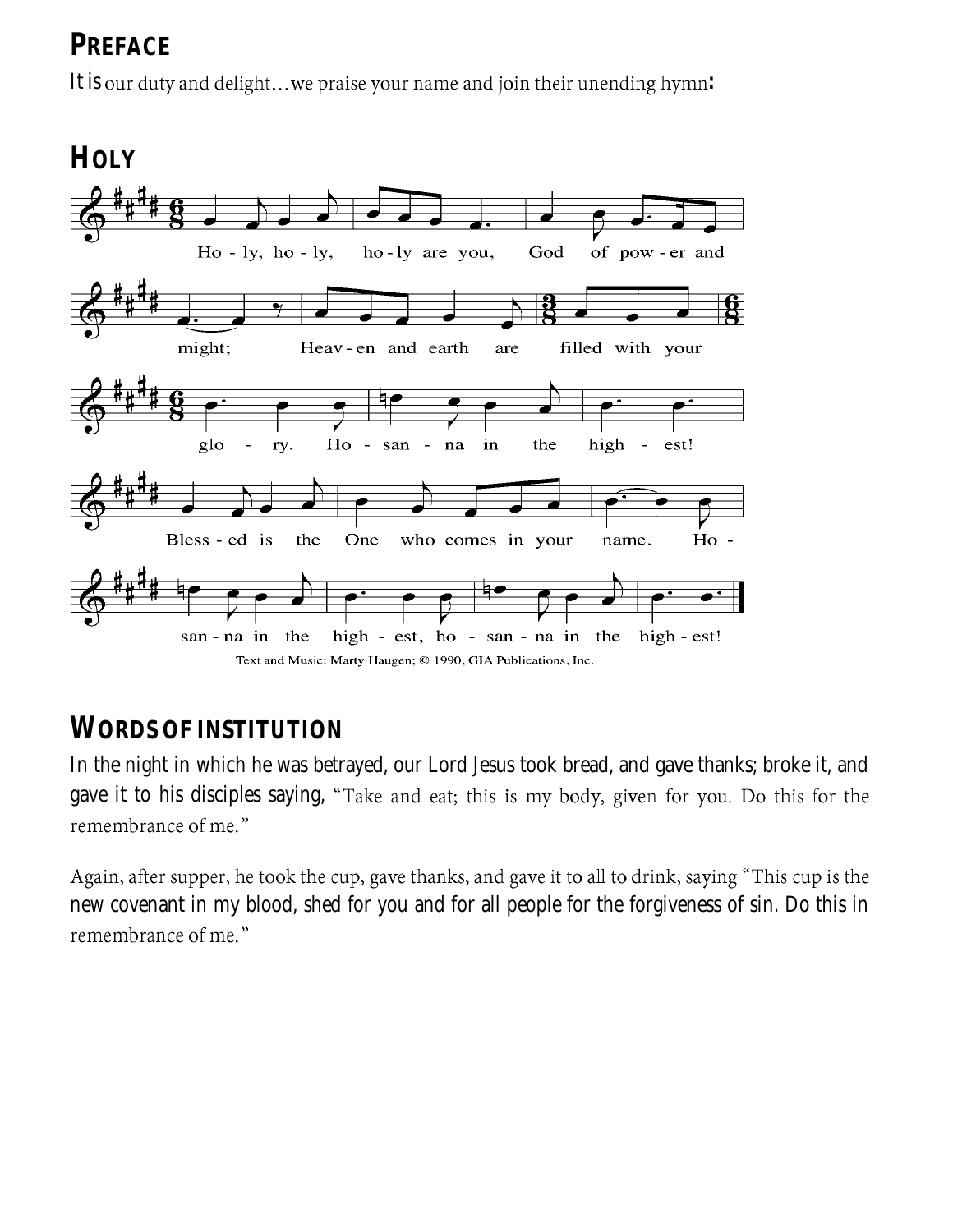# **THE LORD S PRAYER**

**Our Father, who art in heaven, hallowed be thy name, thy kingdom come, thy will be done, on earth as it is in heaven. Give us this day our daily bread; and forgive us our trespasses, as we forgive those who trespass against us; and lead us not into temptation, but deliver us from evil. For thine is the kingdom, and the power, and the glory, forever and ever. Amen.**

#### **INVITATION TO COMMUNION**

All are welcome at Jesus' table. He gives of himself in the bread and wine, and invites us to receive it *for the forgiveness of sin.* 

*Please form two lines in the aisle as you come forward. Grape juice is available in the center of each tray of communion glasses for those who desire it; and gluten-free wafers are available from those serving. Pre-packaged communion is available up front for those who desire that option. If you need communion brought to you, please tell an usher. Children and adults who would like a blessing instead of receiving communion, please indicate this by crossing your hands over your chest.*

In Christ's presence there is fullness of joy. Come to the banquet.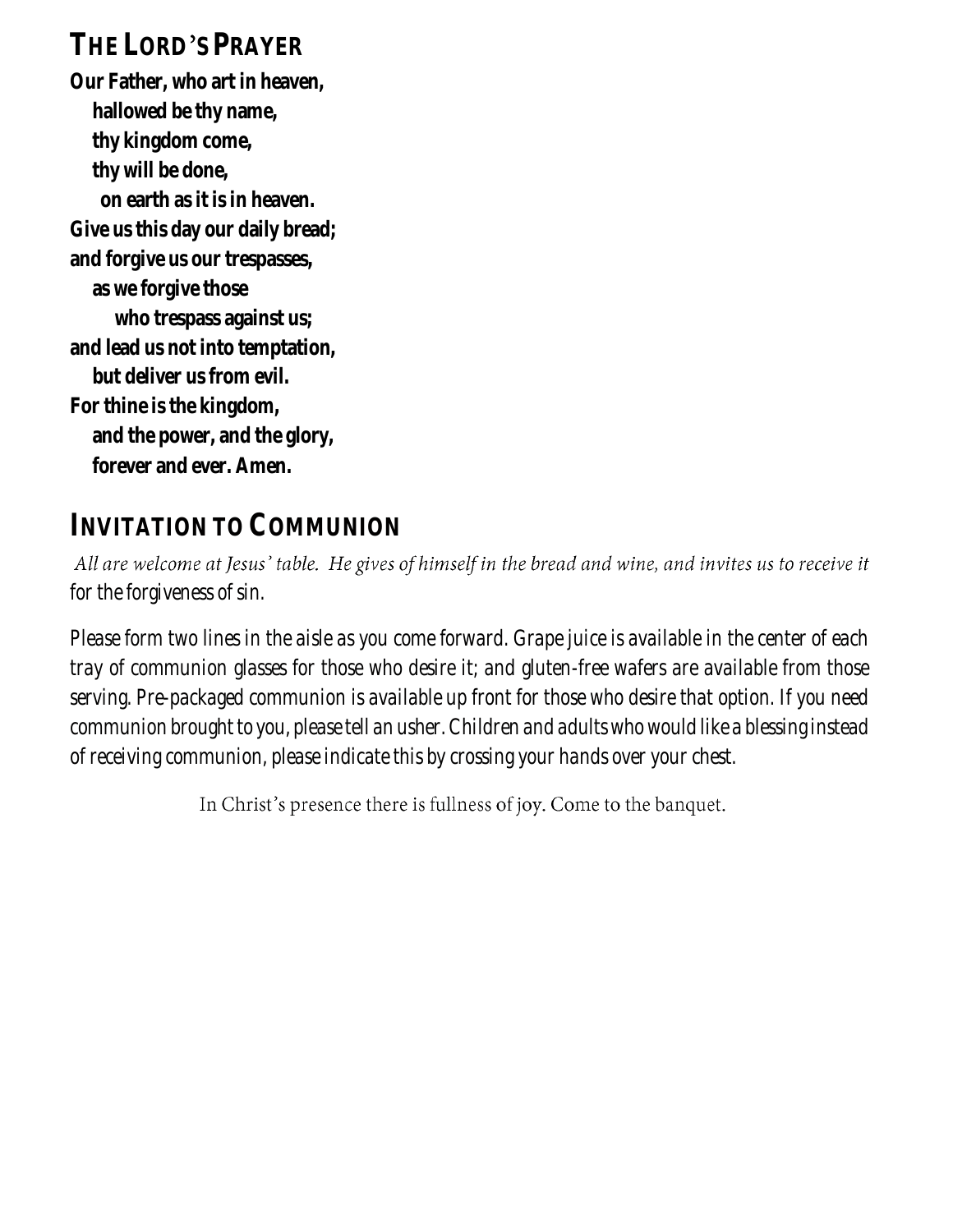**LAMB OF GOD**



Text: ICET; additional text by Marty Haugen, © 1990, GIA Publications, Inc.<br>Music: Now the Feast and Celebration, Marty Haugen, © 1990, GIA Publications, Inc.

### **COMMUNION MUSIC**

You Say **Megan Mellenthien** Lauren Daigle

#### **BLESSING**

The body and blood of our Lord and Savior Jesus Christ bless you and keep you always in God's grace.

**Amen.**

#### **PRAYER AFTER COMMUNION**

Life-giving God, through this meal you have bandaged our wounds and fed us with your mercy. Now send us forth to live for others, both friend and stranger, that all may come to know your love. This we pray in the name of Jesus.

**Amen.**

**SENDING** 

#### **BENEDICTION**

The God of peace, Father,  $\pm$  Son, and Holy Spirit, bless you, comfort you, and show you the path of life this day and always. **Amen.**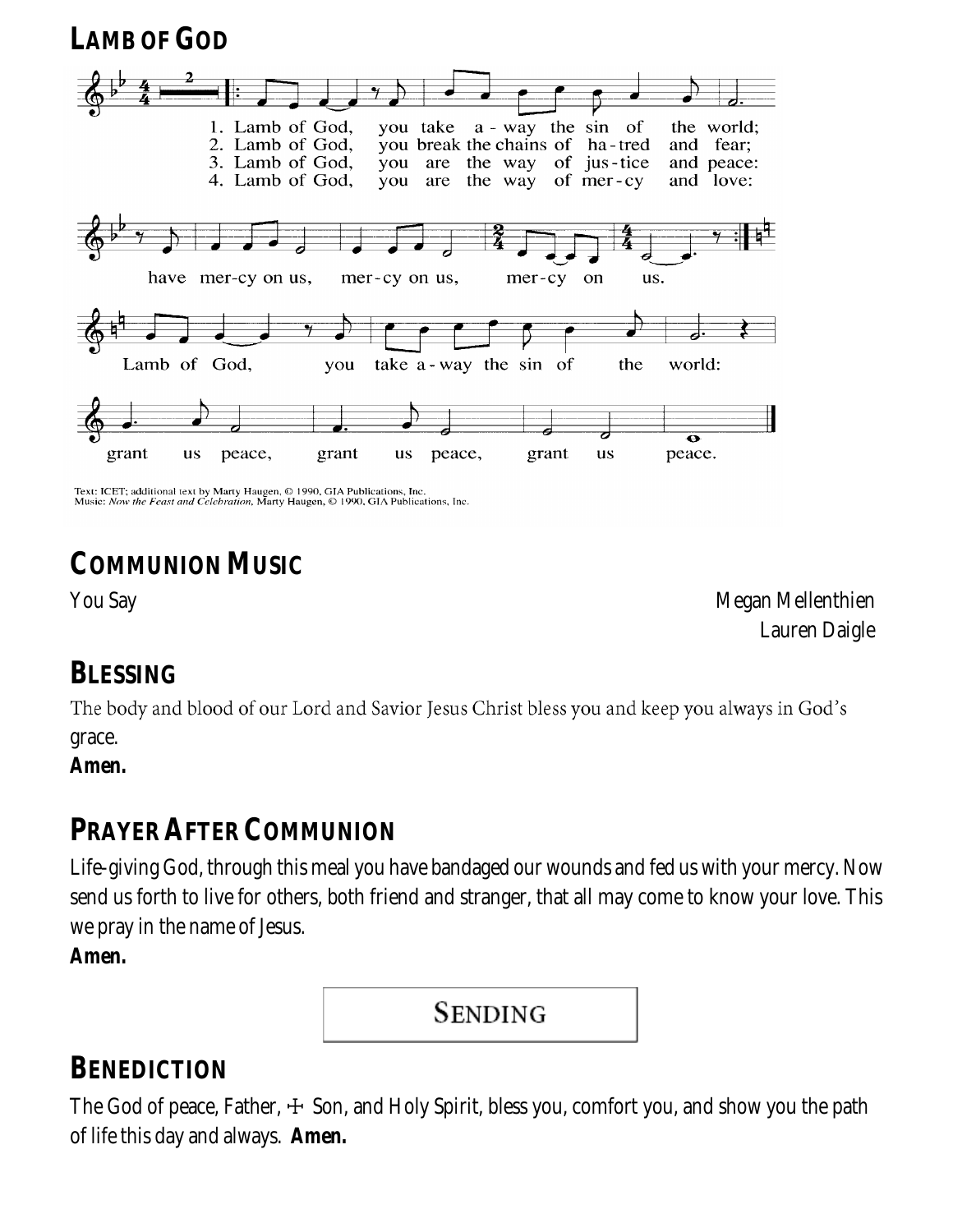**CLOSING HYMN** 

Build a Longer Table



#### **SENDING**

Go in peace. Love your neighbor. **Thanks be to God.** 

POSTLUDE Margaret Hinchliffe Sonata K. Scarlatti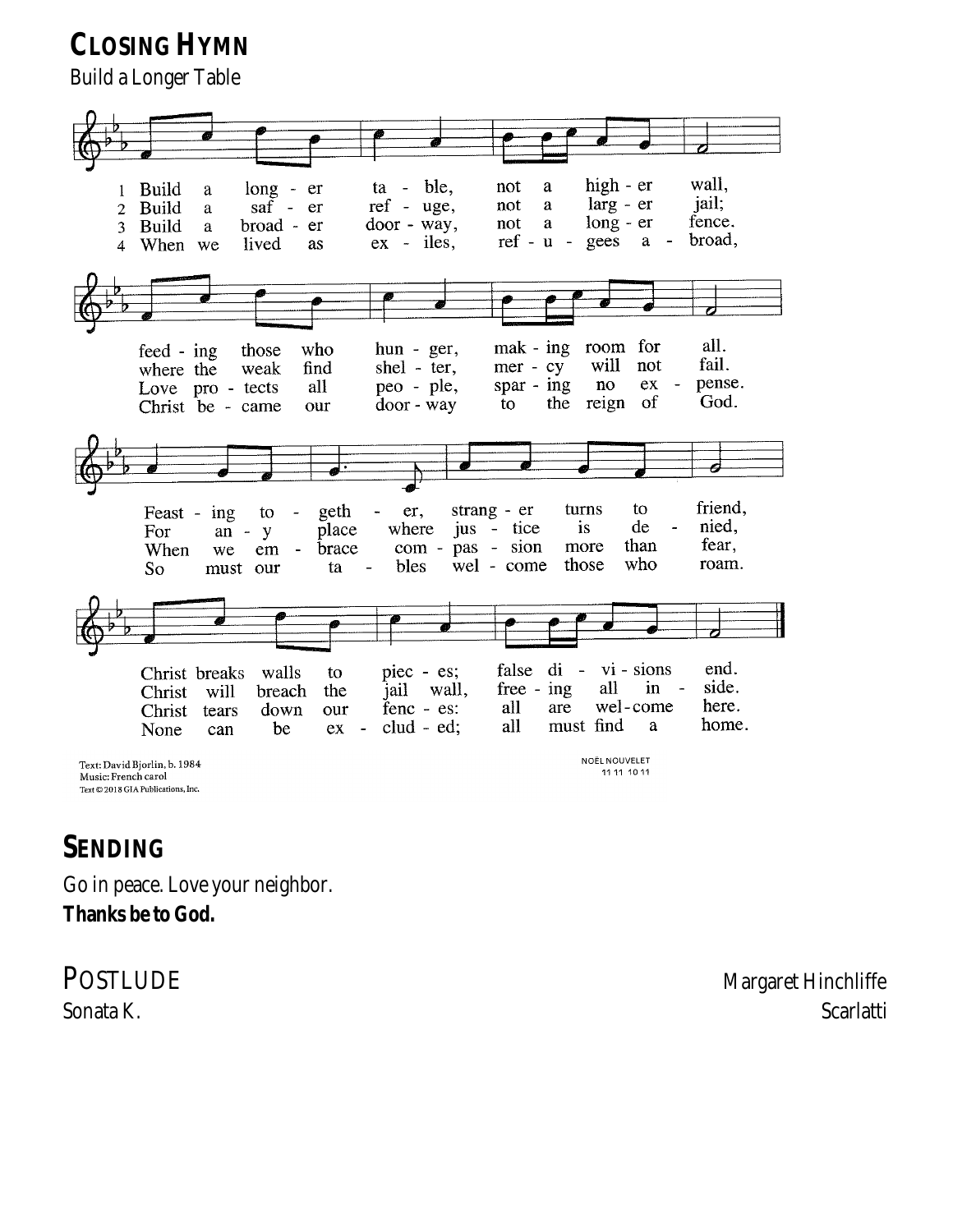#### **LEADERSHIP**

Assisting Minister/Reader Mary Ellen Steele Communion Assistants **Doris Dittmen** 

Children's Church Coffee Prep / Clean Up Jack & Patricia Allen / Fellowship Snacks Pianist Margaret Hinchliffe

# **9:00 AM**

Ushers Carol Tingley Frank Carau Altar Guild Susan Herrick & Sandy Quintrall Linda Carlisle

# **PASTORS AND STAFF**

Kathleen Armstrong **Lead Pastor** Aly Kohlmeyer **Associate Pastor** Associate Pastor Amy Pallas Megan Mellenthien **Director of Music Ministry** Scott Elvington / Jesse Webb Audio & Visual Ministers Nikki Leverone Financial Secretary Jessica Wanecek Office Administrator Amy Goodmanson Preschool/Kindergarten Director Church Council council@cross-of-christ.org

karmstrong@cross-of-christ.org

akohlmeyer@cross-of-christ.org

Director of Children's Ministry apallas@cross-of-christ.org

Whitney Gillies **Director of Community and Culture** volunteer@cross-of-christ.org

mmellenthien@cross-of-christ.org

sound@cross-of-christ.org

nleverone@cross-of-christ.org

churchoffice@cross-of-christ.org

preschool@cross-of-christ.org